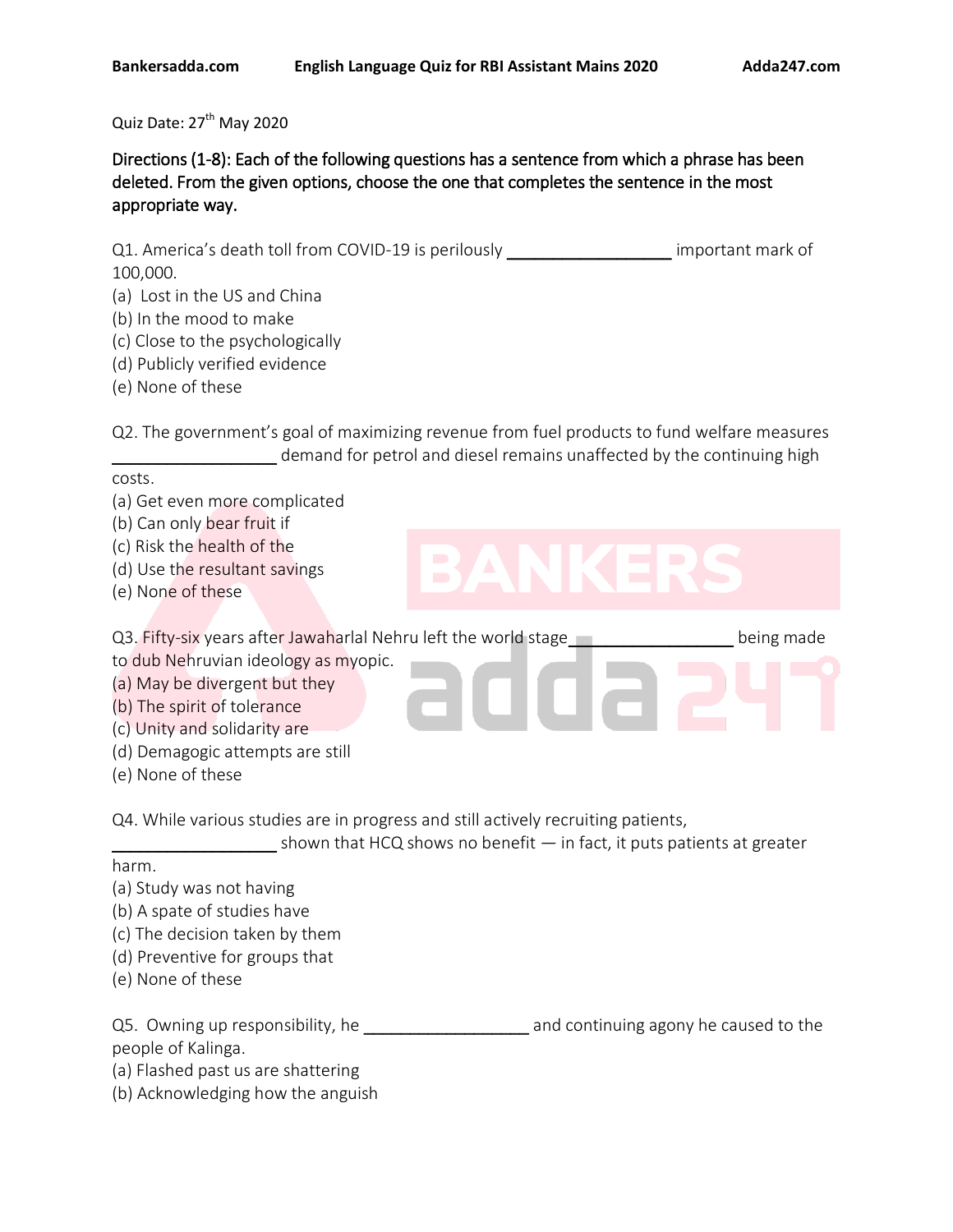- (c) Expressed remorse at the immense
- (d)Caused by humans become enduring
- (e) None of these

Q6. Self-reliance in state-run heavy industries and strategic sectors in the decades India ahead of most developing countries.

- (a) Following independence had placed
- (b) It completely missed out by
- (c) Could simply be bought from
- (d) Didn't delivered the what was
- (e) None of these

Q7. Early administration of a combination of antiviral medications \_\_\_\_\_\_\_\_\_\_\_\_\_\_\_\_\_\_\_\_\_ is desirable for the treatment of COVID-19.

- (a) Will examine whether early
- (b) Enhances anti-viral efficacy
- (c) Acting by different mechanisms
- (d) Because standard supportive care
- (e) None of these

Q8. It will be the first issue **the contact of the credited to eligible shareholders' demat** 

**BILINGUAL** 

- accounts and will be freely tradable.
- (a) Four trading sessions of listing
- (b) However marquee companies' shares
- (c) Share prices and the rights issue
- (d) Where the rights entitlements
- (e) None of these

Directions (9-15): In each question below, a word is given followed by four pairs. Choose the pair which states either the synonyms or the antonyms or a synonym and an antonym of the given word. If none of the four pairs are correct then choose "None of these" as your answer choice.

**MAINS 2020** 

**Validity: 3 Months** 

**RBI ASSIST**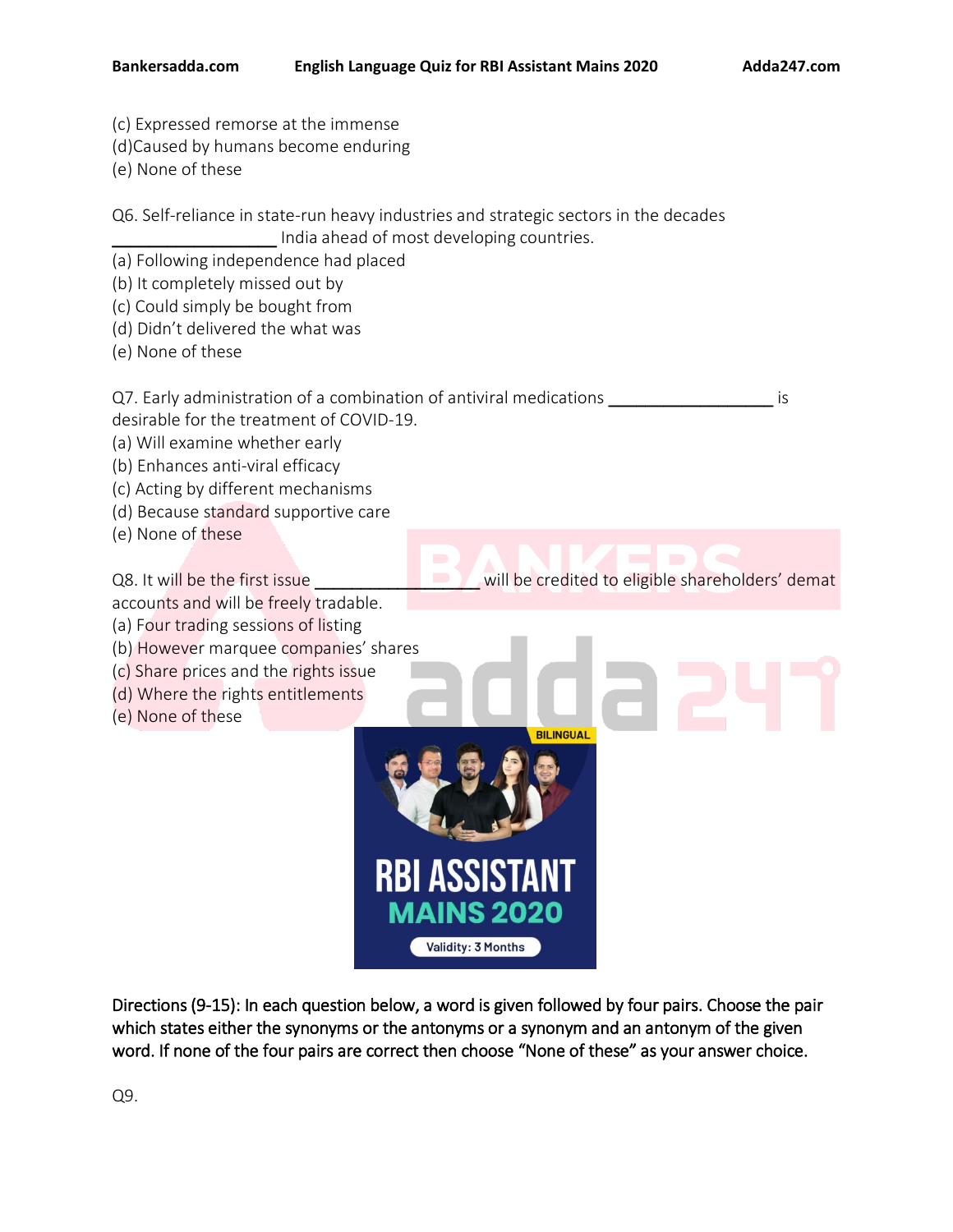# **Truncated**

(a) Extend, Event (b) Curtail, Lengthen (c) Fault, Confidence (d) Angst, Worry (e) None of these

## Q10.

# Bungled

(a) Mishandle, Botch (b) Stir, Affect (c) Poor, Scant (d) Cheery, Unexposed (e) None of these

# Q11.

### Enunciate

(a) Cut, Slash (b) Adequate, Competent (c) Underwhelm, Overcome (d) Articulate, Proclaim (e) None of these

# Q12.

### Inept

- (a) Disable, Deficient (b) Incompetent, Clumsy (c) Rejuvenate, Mandatory (d) Fortunate, Beneficial
- (e) None of these

### Q13.

### Languish

(a)Plunge, Shrink (b) Agreement, Commonplace (c) Grow, Extraordinary (d) Thrive, Flourish (e) None of these

### Q14.

# Underpin

(a) Astonishing, Ordinary (b) Promote, Nurture (c) Suffice, Develop

# addaa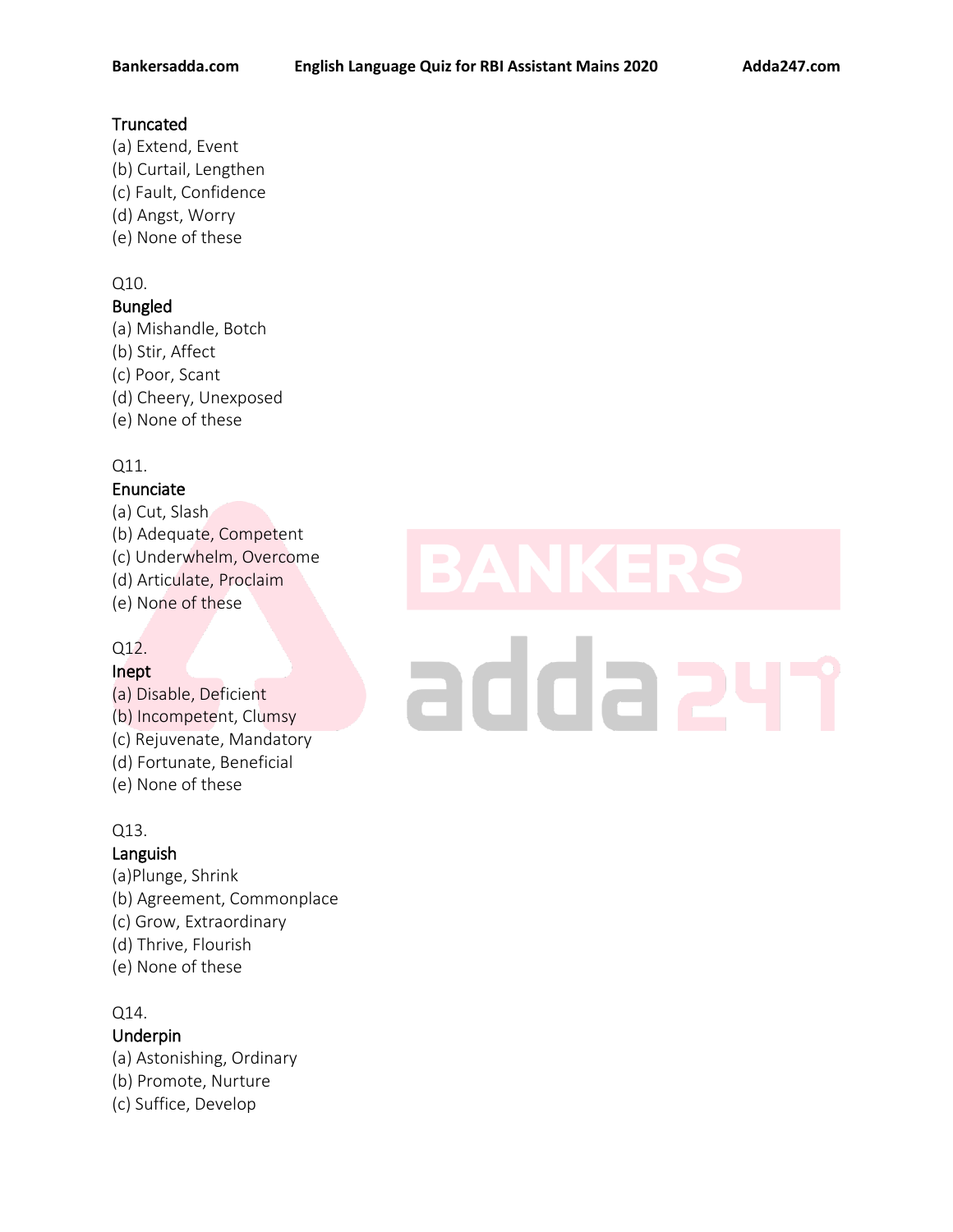- (d) Debate, Quarrel
- (e) None of these

### Q15.

### Impetus

- (a) Amazing, Striking
- (b) Normal, Common
- (c) Motivation, Incitement
- (d) Unequaled, Unmatched
- (e) None of these



# **Solutions**

S1. Ans. (c) Sol. option (c) fits in the blank making it grammatically and contextually correct.

S2. Ans. (b) Sol. option (b) fits in the blank making it grammatically and contextually correct.

S3. Ans. (d) Sol. **option (d)** fits in the blank making it grammatically and contextually correct.

S4. Ans. (b)

Sol. option (b) fits in the blank making it grammatically and contextually correct.

S5. Ans. (c) Sol. option (c) fits in the blank making it grammatically and contextually correct.

S6. Ans. (a)

Sol. **option (a)** fits in the blank making it grammatically and contextually correct.

S7. Ans. (c)

Sol. **option (c)** fits in the blank making it grammatically and contextually correct.